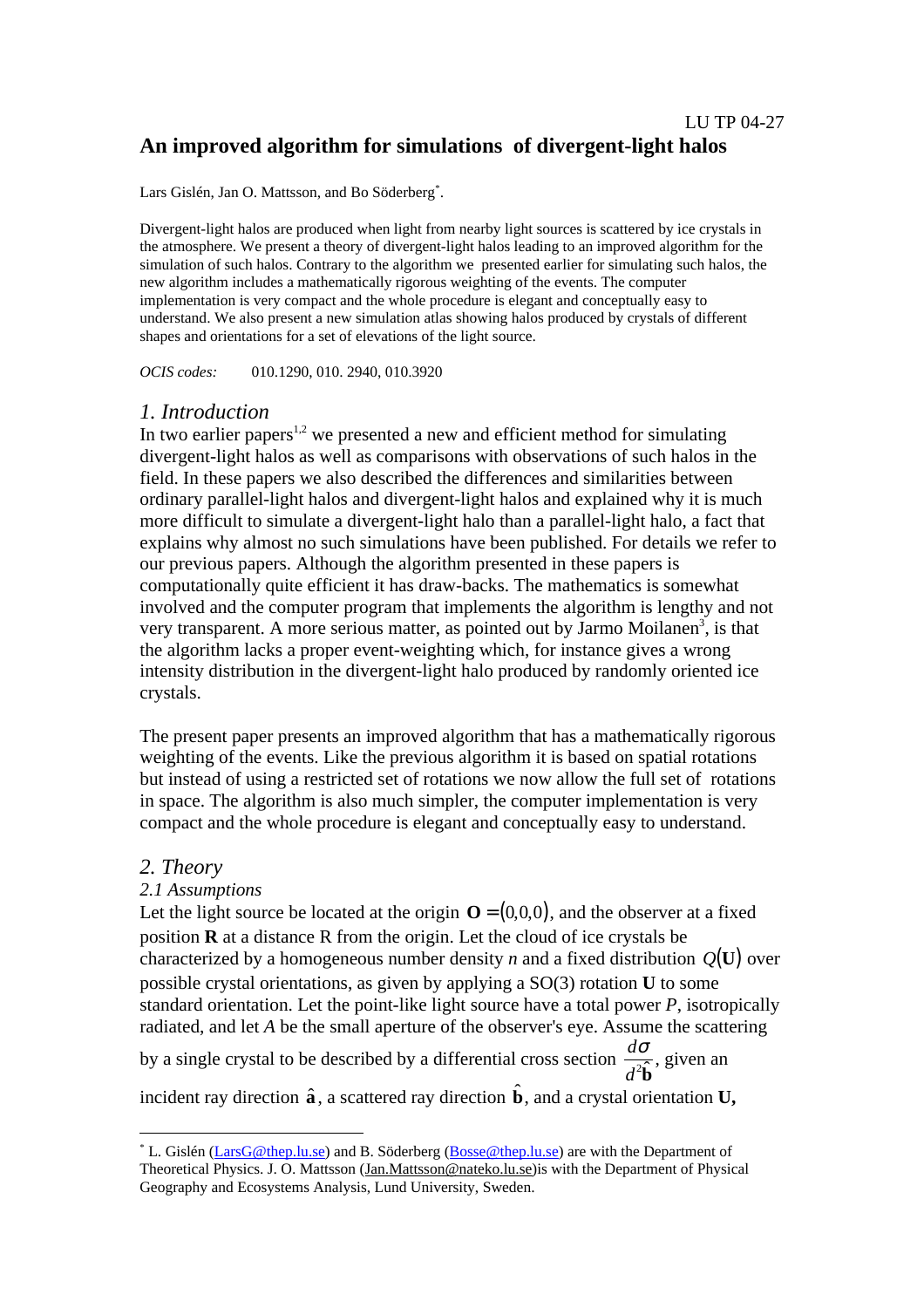where  $\hat{\mathbf{a}}$  and  $\hat{\mathbf{b}}$  are unit vectors. We express this cross section as a typical single crystal cross section  $\sigma_0$  times a distribution over the scattered direction  $p(\hat{\textbf{b}}\,|\, \hat{\textbf{a}}, \textbf{U})$ , normalized such that

$$
\int d^2 \hat{\mathbf{b}} \, p(\hat{\mathbf{b}} \mid \hat{\mathbf{a}}, \mathbf{U}) = \sigma(\hat{\mathbf{a}}, \mathbf{U}) / \sigma_0 \sim 1. \tag{1}
$$

We assume that the wavelength of the light is such that the scattering is accurately described by a ray-tracing model. We further assume that the scattering is rotationally covariant, i.e. it depends only on the relative orientations of the incoming and scattered radiation and the orientation of the crystal. This means that the distribution *p* is invariant under rotations,

$$
p(\hat{\mathbf{b}} \mid \hat{\mathbf{a}}, \mathbf{U}) = p(\mathbf{U}^{-1} \hat{\mathbf{b}} \mid \mathbf{U}^{-1} \hat{\mathbf{a}}, \mathbf{U}^{-1} \mathbf{U}) = p(\mathbf{U}^{-1} \hat{\mathbf{b}} \mid \mathbf{U}^{-1} \hat{\mathbf{a}}, \mathbf{1})
$$
(2)

where **1** denotes the crystal in the standard orientation.

### *2.2 Halo distribution*

If a crystal of orientation **U** is present at a position  $\mathbf{a} = a\hat{\mathbf{a}}$ ,  $a = |\mathbf{a}|$ , it experiences a light intensity (power/area) given by  $I = P/(4\pi a^2)$ . The total power scattered by the crystal is  $P_s = I\sigma(\hat{\mathbf{a}}, \mathbf{U})$ , which is then distributed over different directions  $\hat{\mathbf{b}}$  as  $\sigma_0 I_p(\hat{\mathbf{b}} | \hat{\mathbf{a}}, \mathbf{U})$ . The observer is located at **R**, i.e. at position  $\mathbf{b} = \mathbf{R} - \mathbf{a}$  relative to the crystal, and sees only scattered rays coming in the direction  $\hat{\mathbf{b}}$ . Hence the intensity of the scattered radiation seen by the observer is  $I_s = \sigma_0 I p(\hat{\mathbf{b}} | \hat{\mathbf{a}}, \mathbf{U}) / b^2$ , which implies a total observed, scattered power per solid angle from the direction −**b** given by

 $P_1 = AI$ , or

$$
P_1 = \frac{A\sigma_0 P}{4\pi a^2 b^2} p(\hat{\mathbf{b}} \mid \hat{\mathbf{a}}, \mathbf{U})
$$
\n(3)

Now, assume that the number density of crystals, *n*, be low enough such that

(i) the intensity *I* as described above does not noticeably diminish due to the scattering.

(ii) we can neglect multiple scattering.

Then we can simply sum the scattered power from all crystals, which means integrating over positions **a** with a factor *n*, and over orientations **U** with weight  $Q(U)$ . This yields, for the total power of scattered radiation that reaches the observer's eye, the expression

$$
P_0 = \frac{A\sigma_0 P n}{4\pi} \int \frac{d^3 \mathbf{a}}{a^2 b^2} \int D\mathbf{U} Q(\mathbf{U}) p(\hat{\mathbf{b}} \mid \hat{\mathbf{a}}, \mathbf{U})
$$
(4)

The integration differential *D***U** represents the three parameters that describe the rotation **U**.

It appears natural to normalize this expression to the power  $P_{iso}$ , obtained by assuming that the scattering is completely isotropic and that the crystal orientations are random. This corresponds to  $p(\hat{\mathbf{b}} | \hat{\mathbf{a}}, \mathbf{U}) = \frac{\sigma(\hat{\mathbf{a}}, \mathbf{U})}{\sigma_{o}} \approx 1/$ π 0  $1/4\pi$ , yielding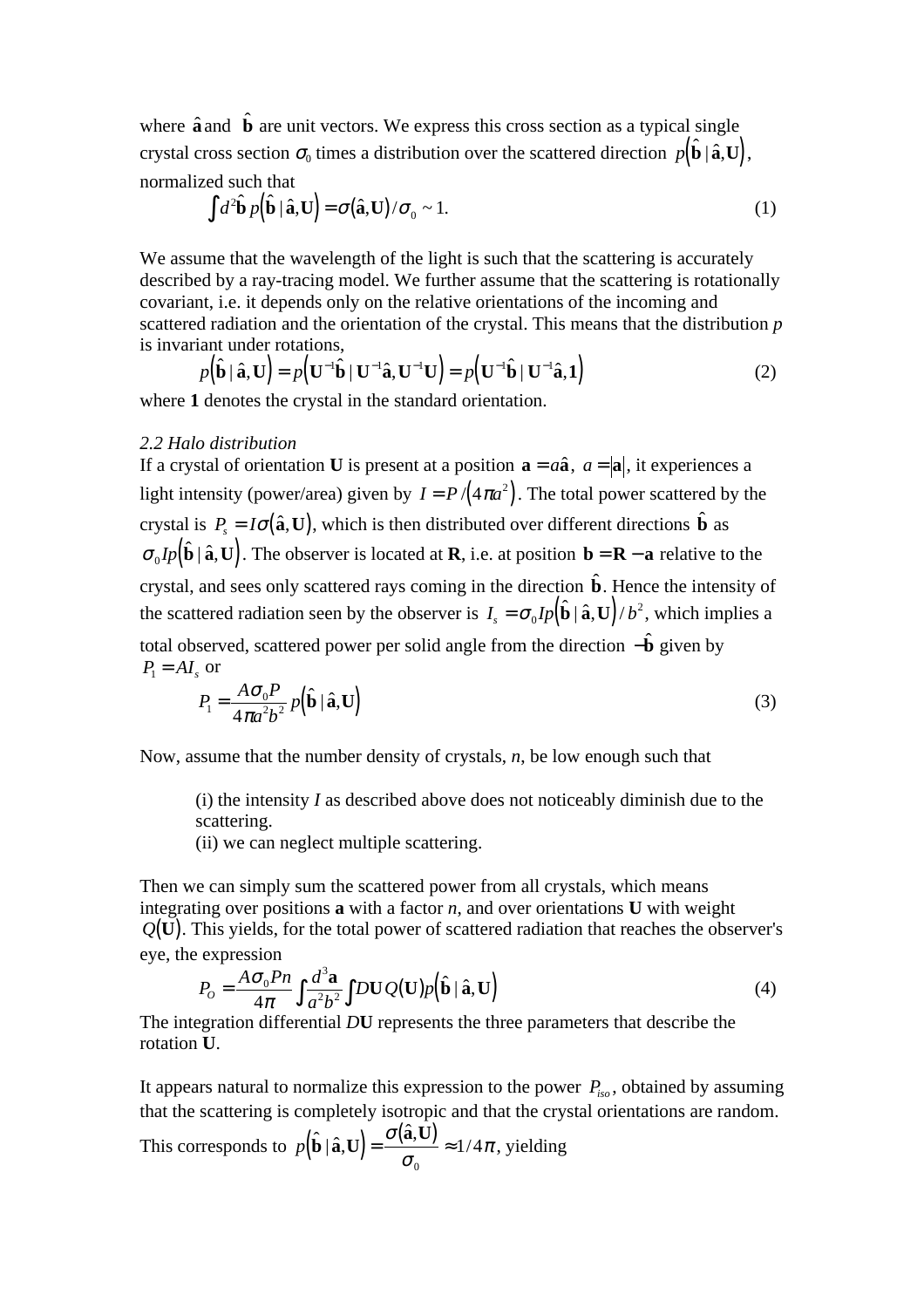$$
P_{iso} = \frac{A\sigma_0 P n}{4\pi^2} \int \frac{d^3 \mathbf{a}}{a^2 b^2} \int D\mathbf{U} Q(\mathbf{U}) = \frac{A\sigma_0 P n}{4\pi^2} \int \frac{d^3 \mathbf{a}}{a^2 b^2} = \frac{A\sigma_0 P n \pi}{4R}
$$
(5)

Dividing the observed, scattered power  $P_0$  by  $P_{iso}$  gives a suitable expression for the observed scattered radiation

$$
Z = \frac{4R}{\pi^2} \int \frac{d^3 \mathbf{a}}{a^2 b^2} \int D\mathbf{U} Q(\mathbf{U}) p(\hat{\mathbf{b}} \mid \hat{\mathbf{a}}, \mathbf{U})
$$
(6)

#### *2.3 Bipolar angles and Minnaert's cigars*

In the halo formalism it is convenient to introduce *bipolar angles* for parametrizing crystal positions in space. These bipolar angles are defined with respect to two points which we choose as **O** and **R**. Assume temporarily **R** to be along the positive *z* axis, i. e.  $\mathbf{R} = (0, 0, R)$ . An arbitrary point in space (a crystal position),  $\mathbf{a} = (x, y, z)$ , can be expressed in bipolar angles  $\omega$ ,  $\theta$ , and  $\phi$  with respect to **O** and **R**, where  $\theta$  and  $\phi$  are usual polar angles with respect to  $\mathbf{O}$ , while  $\omega$  is defined by rewriting the radial coordinate *a* as

$$
a = \frac{R\sin(\omega - \theta)}{\sin \omega} \tag{7}
$$

and we obtain

$$
\mathbf{a} = \frac{R\sin(\omega - \theta)}{\sin \omega} (\sin \theta \cos \phi, \sin \theta \sin \phi, \cos \theta)
$$
 (8)

with the ranges

$$
0 \le \theta \le \omega \le \pi
$$
  
 
$$
0 \le \phi \le 2\pi
$$
 (9)

Note that the complementary vector **b** from **a** to **R** becomes

$$
\mathbf{b} = \mathbf{R} - \mathbf{a} = \frac{R\sin\theta}{\sin\omega} \left( -\sin(\omega - \theta)\cos\phi, -\sin(\omega - \theta)\sin\phi, \cos(\omega - \theta) \right) \tag{10}
$$

The angle  $\psi = \omega - \theta$  replaces the polar angle  $\theta$  for **b**, and  $\omega = \psi + \theta$  is the sum of the two polar angles, which is also the angle between **a** and **b**. A fixed value of  $\omega$  defines a particular surface, a *Minnaert's cigar*<sup>4</sup> (fig. 1), which is parametrized by the polar angles  $\theta$  and  $\phi$ . For the geometry of such cigars see fig. 2 a, b.



Figure 1a, b, c. Minnaert's cigars for scattering angles of 22˚, 45˚, and 150˚, respectively.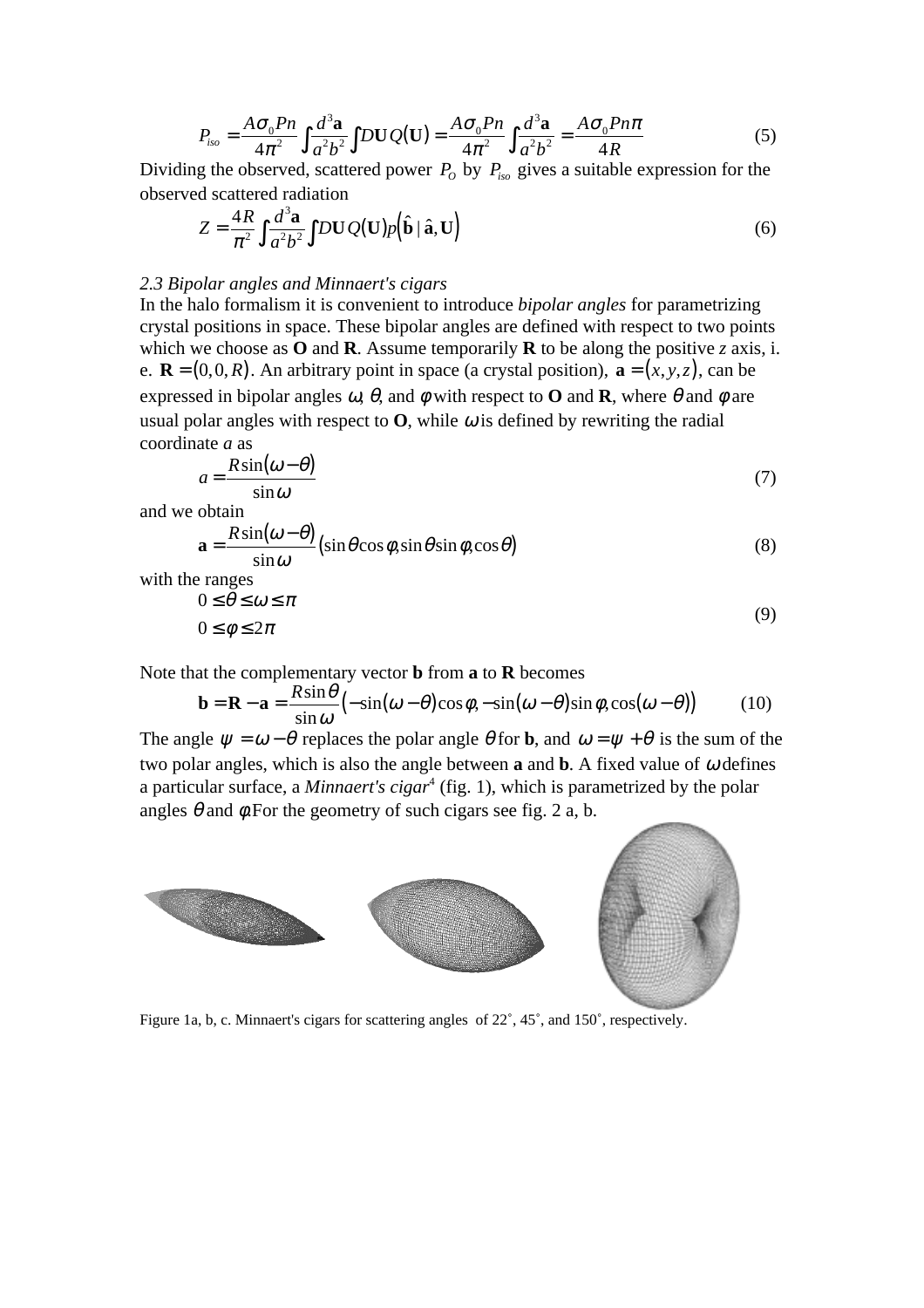



Figure 2a. Cigar geometry. b. Locating a point on the cigar.

In particular note that the polar angles  $(\psi, \varphi)$  specify the apparent location of a crystal relative to the light source as seen by the observer (fig. 2 b).

The volume element becomes

$$
d^3 \mathbf{a} = R^3 \frac{\sin^2 \theta \sin^2 (\omega - \theta)}{\sin^4 \omega} d\omega d\theta d\phi
$$
 (11)

Since  $a = R\sin(\omega - \phi)/\sin \omega$  and  $b = R\sin\theta/\sin \omega$ , this yields a very simple expression for the measure that appears in the halo distribution

$$
\frac{d^3\mathbf{a}}{a^2b^2} = \frac{1}{R} d\omega d\theta d\phi
$$
 (12)

### *2.4 Standard event distribution*

When simulating a halo on a computer, the symmetry of the scattering distribution as expressed in (2) is very convenient. We wish to exploit this symmetry by reusing *standard events* by applying SO(3) rotations to them. A standard event is defined by having the crystal in a standard orientation  $(U = 1)$ , an incident ray with random direction  $\hat{\mathbf{a}}_0$ , and a direction  $\hat{\mathbf{b}}_0$  in which light is scattered. The direction of scattering is found by ray-tracing the incident ray through the crystal until it exits. The *scattering angle*,  $\omega = \arccos(\mathbf{a}_0 \cdot \mathbf{b}_0)$  is invariant under any rotation.

Only a two-dimensional manifold of rotated versions of a standard event is consistent with observability and constitute *observable events* – for a rotated standard event with a particular scattering angle  $\omega$  to be observable, the crystal must be located on a particular Minnaert's cigar surface between the light source and the observer.

We need an expression for the distribution of a single, simulated standard event. A random incident direction corresponds to the measure  $d^2\hat{\mathbf{a}}_0/4\pi$ . The incident ray is made to randomly hit a disk perpendicular to  $\hat{a}_0$ , with an area  $\sigma_0$  large enough to contain the projection the crystal. A crystal in its standard orientation  $U = 1$  yields for the direction of scatter,  $\hat{\mathbf{b}}_0$ , the distribution  $p(\hat{\mathbf{b}}_0 | \hat{\mathbf{a}}_0, \mathbf{1})$ . Thus for all possible versions of events we get the integral

$$
\int \frac{d^2 \hat{\mathbf{a}}_0}{4\pi} \int d^2 \hat{\mathbf{b}}_0 p(\hat{\mathbf{b}}_0 | \hat{\mathbf{a}}_0, \mathbf{1}) \le 1
$$
\n(13)

The inequality appears because some incident rays will hit the disk outside the projection of the crystal. These events will be discarded.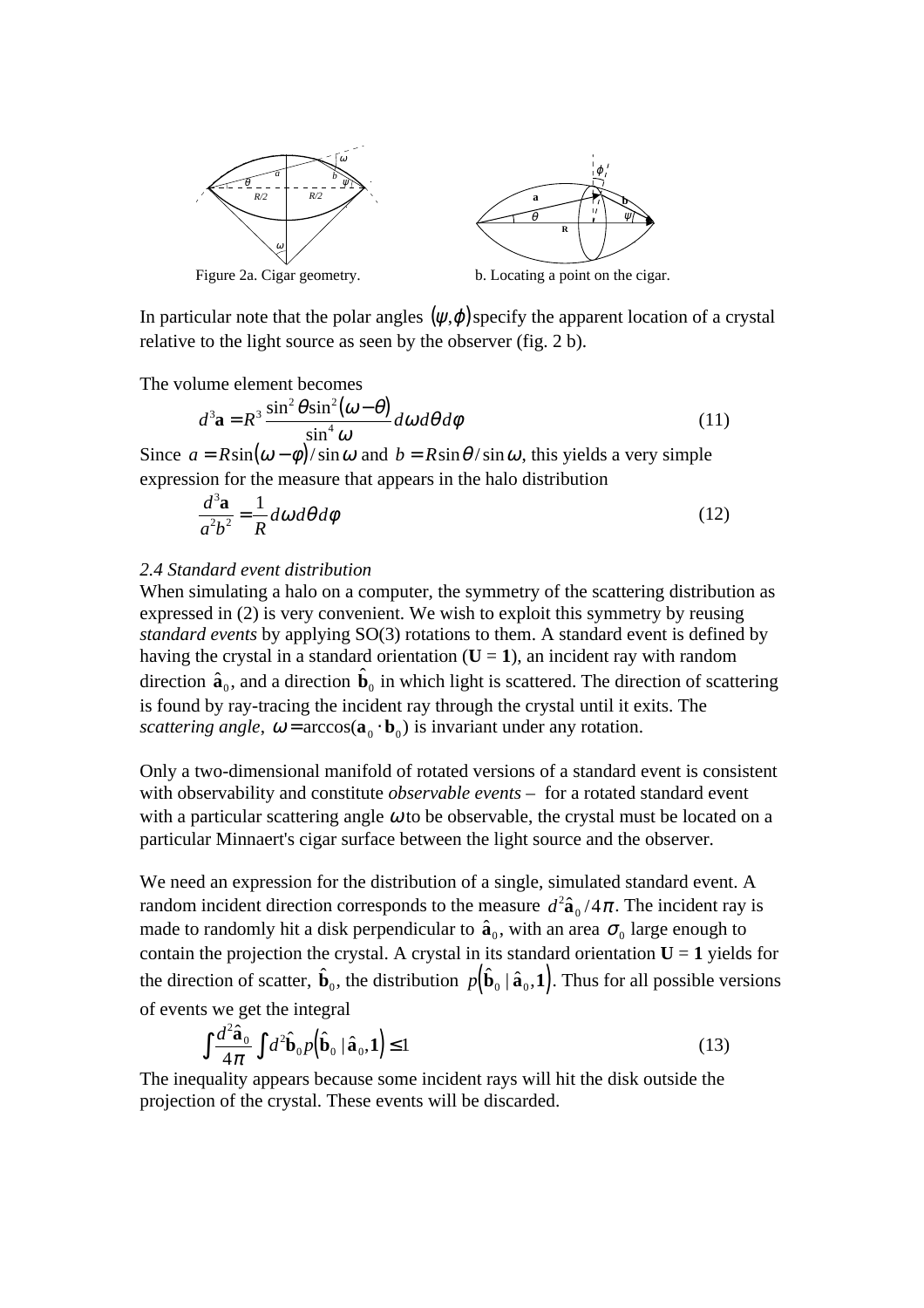In a computer simulation of a halo, a large number of standard events are produced, and the natural question is how to use them to compute *Z*, or rather  $dZ/d^2\hat{\mathbf{b}}$ , the halo intensity distribution.

### *2.5 Rewriting Z in terms of standard events*

The previously computed expression for the properly normalized, observed scattering power can, using a Dirac delta function, be written

$$
Z = \frac{4R}{\pi^2} \int \frac{d^3 \mathbf{a}}{a^2} \int \frac{d^3 \mathbf{b}}{b^2} \delta(\mathbf{a} + \mathbf{b} - \mathbf{R}) \int DUQ(\mathbf{U}) p(\hat{\mathbf{b}} \mid \hat{\mathbf{a}}, \mathbf{U})
$$
(14)

We want to rewrite this expression in terms of contributions from standard events  $(\hat{\bf a}_0, \hat{\bf b}_0)$ . This obviously requires rotations of the arguments of p in the integrand to the standard orientation. This means introducing rotated versions  $\hat{\mathbf{a}}_0$  and  $\hat{\mathbf{b}}_0$  of the real ray directions such that  $\hat{\mathbf{a}} = \mathbf{U}\hat{\mathbf{a}}_0$  and  $\hat{\mathbf{b}} = \mathbf{U}\hat{\mathbf{b}}_0$ . To that end, we note that the integration over the the parameters of the SO(3) rotation **U** can be written as the integration over the pre-images,  $\hat{a}_0$ ,  $\hat{b}_0$ , of the directions  $\hat{a}$ ,  $\hat{b}$ , with a Dirac delta function securing the correct pair-wise scalar product, i. e.

$$
D\mathbf{U} = d^2 \hat{\mathbf{a}}_0 d^2 \hat{\mathbf{b}}_0 \delta \left( \hat{\mathbf{a}}_0 \cdot \hat{\mathbf{b}}_0 - \hat{\mathbf{a}} \cdot \hat{\mathbf{b}} \right)
$$
(15)

This yields, using the symmetry (2) of *p*,

$$
Z = \frac{4R}{\pi^2} \int \frac{d^3 \mathbf{a}}{a^2} \int \frac{d^3 \mathbf{b}}{b^2} \delta(\mathbf{a} + \mathbf{b} - \mathbf{R}) \int d^2 \hat{\mathbf{a}}_0 d^2 \hat{\mathbf{b}}_0 \delta(\hat{\mathbf{a}}_0 \cdot \hat{\mathbf{b}}_0 - \hat{\mathbf{a}} \cdot \hat{\mathbf{b}}) Q(\mathbf{U}) p(\hat{\mathbf{b}}_0 \mid \hat{\mathbf{a}}_0, \mathbf{1})
$$
\n(16)

After some reordering this can be written in the convenient form

$$
Z = \int \frac{d^2 \hat{\mathbf{a}}_0}{4\pi} \int d^2 \hat{\mathbf{b}}_0 \ p(\hat{\mathbf{b}}_0 \mid \hat{\mathbf{a}}_0, \mathbf{1}) \ W\left(\hat{\mathbf{a}}_0, \hat{\mathbf{b}}_0\right) \tag{17}
$$

i.e. as an integration over standard events  $(\hat{a}_0, \hat{b}_0)$  with one weight factor p that handles the outcome of the ray-tracing and a second weight factor *W*, representing their total contribution to *Z*, which is

$$
W(\hat{\mathbf{a}}_0, \hat{\mathbf{b}}_0) = \frac{16}{R} \int \frac{d^3 \mathbf{a}}{a^2} \int \frac{d^3 \mathbf{b}}{b^2} \delta(\mathbf{a} + \mathbf{b} - \mathbf{R}) \delta(\hat{\mathbf{a}}_0 \cdot \hat{\mathbf{b}}_0 - \hat{\mathbf{a}} \cdot \hat{\mathbf{b}}) Q(\mathbf{U})
$$
\n(18)

Here, **U** is seen as depending on  $\hat{\bf a}$  ,  $\hat{\bf b}$  ,  $\hat{\bf a}_0$  , and  $\hat{\bf b}_0$  . Explicitly we have

$$
\mathbf{U} = \frac{\hat{\mathbf{a}}\hat{\mathbf{a}}_0^{\mathrm{T}} + \hat{\mathbf{b}}\hat{\mathbf{b}}_0^{\mathrm{T}} - \cos\omega\left(\hat{\mathbf{a}}\hat{\mathbf{b}}_0^{\mathrm{T}} + \hat{\mathbf{b}}\hat{\mathbf{a}}_0^{\mathrm{T}}\right) + \left(\hat{\mathbf{a}} \times \hat{\mathbf{b}}\right)\left(\hat{\mathbf{a}}_0 \times \hat{\mathbf{b}}_0\right)^{\mathrm{T}}}{\sin^2\omega}
$$
(19)

where the vectors are considered to be column matrices and the superscript "T" denotes matrix transpose.

The expression for *W* suggests that bipolar angles would be convenient, yielding

$$
W = \frac{16}{\pi} \int_{0}^{\pi} d\omega \int_{0}^{\infty} d\theta \int_{0}^{2\pi} d\phi \delta(\cos \omega - \hat{\mathbf{a}}_{0} \cdot \hat{\mathbf{b}}_{0}) Q(\mathbf{U})
$$
(20)

The Dirac delta function fixes the value of  $\omega$  and thus a definite cigar, as is to be expected; a rotation of the directions  $\hat{a}_0$  and  $\hat{b}_0$  cannot change their relative angle. Eliminating the  $\omega$  integral gives a very simple expression for the event weight:

$$
W = \frac{32\omega}{\sin\omega} \int_{0}^{\infty} \frac{d\theta}{\omega} \frac{d\theta}{2\pi} \frac{d\phi}{2\pi} Q(\mathbf{U})
$$
 (21)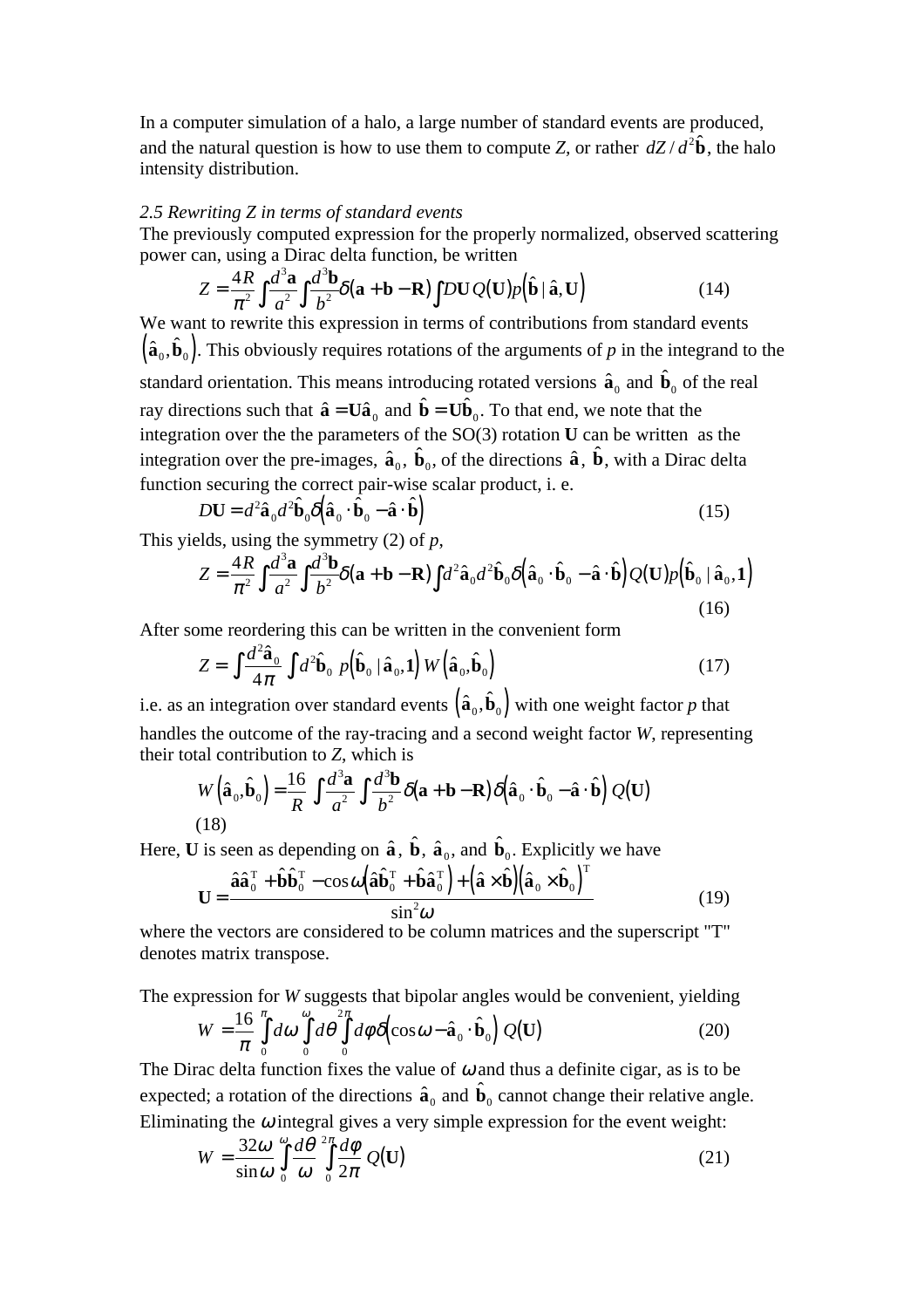where now **U** is to be regarded as a function of  $\omega$ ,  $\theta$ , and  $\phi$ . The weight is evenly distributed over cigar angles  $\theta$  and  $\phi$ , apart from the factor  $O(U)$ , which modifies the weight distribution depending on the crystal orientation associated with a particular point on the cigar.

The weight distribution is seen to decompose into two parts, the intrinsic *cigar weight* that is proportional to  $\frac{\omega}{\omega}$  $\sin \omega$ , and the factor  $Q(U)$  which modifies the uniform cigar measure  $\frac{d\theta}{dt}$ ω ϕ  $2\pi$  by suppressing points on the cigar that correspond to less probable crystal orientations.

We see that effectively we have split the halo intensity distribution into three factors: one describing a single crystal scattering in a standard crystal frame, another that gives the associated intensity contribution to the weight for isotropic crystal orientations, and finally one that takes into account the actual distribution of crystal orientations. This factorization is not unique but turns out to be convenient for the implementation of our computer algorithm.

# *3. Implementation*

The algorithm we use can be summarized as follows:

1) Assume a standard orientation the crystal such that the main axis of the crystal is in the *z* direction (vertical), and one of the crystal side faces is parallel to the *xz* plane. This defines the standard frame  $U = 1$ . Generate a random incident ray, ray-trace it through the crystal to get a scattered ray. The directions of the incident and scattered rays  $(\hat{\mathbf{a}}_0, \hat{\mathbf{b}}_0)$ , then completely specify the event, given the standard orientation of the crystal.

2) The scattering angle  $\omega = \arccos(\hat{\mathbf{a}}_0 \cdot \hat{\mathbf{b}}_0)$  defines a specific Minnaert's cigar with its axis pointing away from the light source at **O** towards the observer at **R**. The contribution weight of an event with a scattering angle  $\omega$  is proportional to  $\omega / \sin \omega$ . We implement this weight by reusing each standard event a number of times that is proportional to this weight, where we have normally chosen the proportionality factor  $K = 20$ . The choice of the factor *K* requires some experimentation. If  $O(U)$  is narrow, this factor may be set fairly large in order to reduce computation time. In the opposite case, as in the case of a random orientation of the crystals, a too large factor will "overexpose" the halo display.

3) For each usage of a standard event, select a point on the cigar by randomly choosing polar angles  $\theta$  in the interval [0,ω] and  $\varphi$  in [0,2 $\pi$ ]. This implements the measure  $\frac{d\theta}{2}$ ω ϕ  $2\pi$ . Note that the random choice of  $\theta$  is equivalent of choosing the observer's polar angle  $\psi$  randomly in [0, $\omega$ ]. Given the vector **R** from the light source to the observer, the polar angles uniquely determine the rotation **U** that gives the orientation of the crystal for the observable event.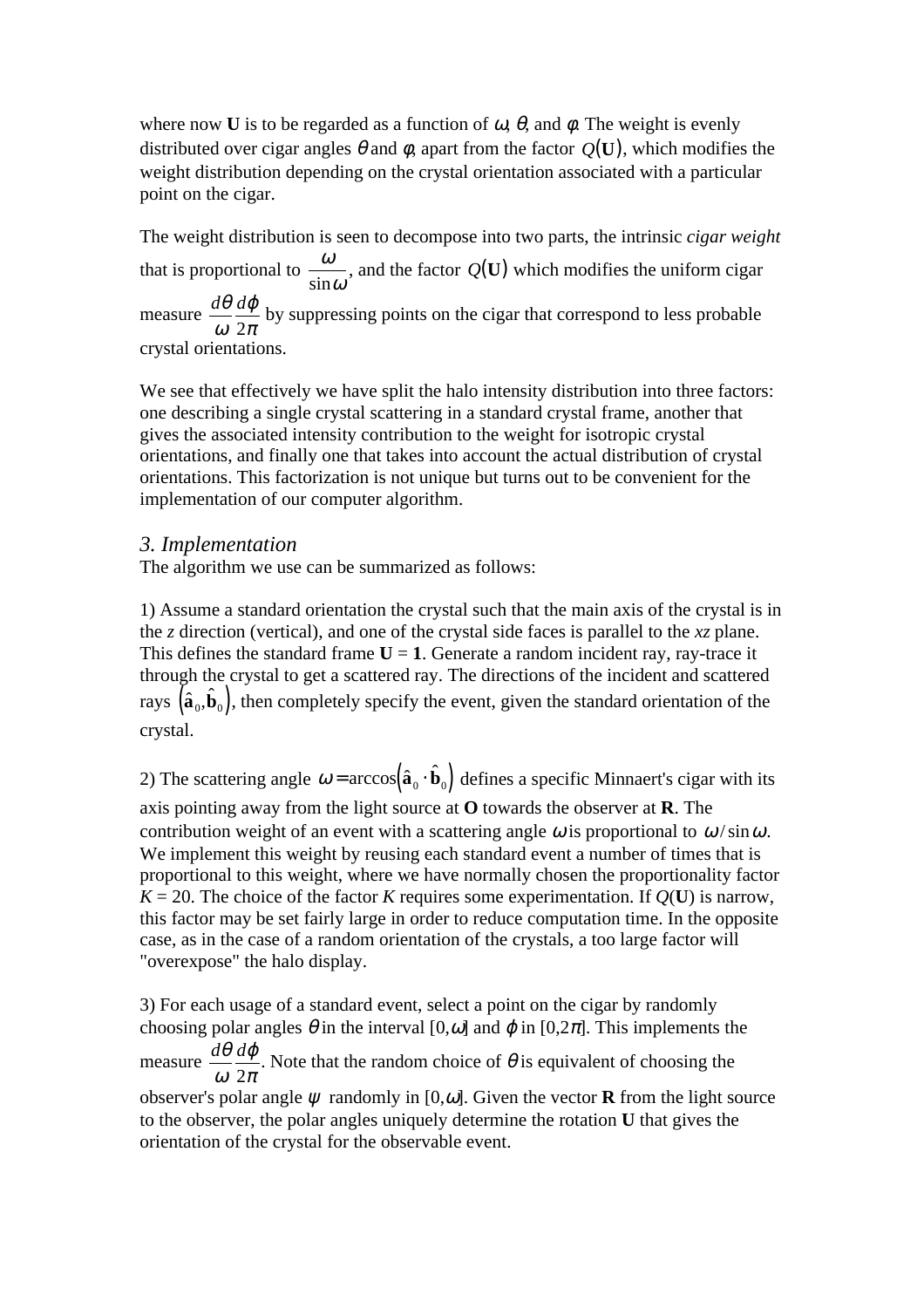4) We finally determine the value of *Q*(**U**) associated with the actual rotated crystal orientation and plot a point in the sky in the reverse direction  $-\hat{\mathbf{b}}(\psi,\phi)$  of the scattered ray with a probability proportional to this value.

The weight  $\omega / \sin \omega$  diverges for back-scattering,  $\omega = \pi$ . Such events, as seen by the observer, are either concentrated in the direction of the light source or in the opposite direction or correspond to rays scattered by crystals very far away. The divergence is a consequence of our approximation being valid only for crystal distances that are small compared to the mean free path. We handle this divergence by setting the weight for scattering angles larger than 179˚ equal to the weight at 179˚.

## *4. A limiting case*

The model here also allows us to describe and simulate what happens when the distance between the light source and the observer is very large. This will reduce the influence of parts of the Minnaert's cigar that are far from the observer. There could be several reasons for this:

1) The cloud of ice crystals is finite in extension.

2) Rays from distant crystals are absorbed by the air. There is also an intensity threshold for the eye below which it will not register light.

3) Double scattering and defects, particularly in smaller crystals, will spread the rays away from the original, single scattering direction.

4) Possibly diffractive effects could, for very small crystals, also spread the light and diminish the light intensity.

A simple way to simulate the distance dependence is to cut away more distant parts of the cigar by generating points on the cigar only within a small sphere of radius *r*, centered at the position of the observer. A light source at infinite distance then corresponds to letting this radius going to zero. Simple geometrical considerations (see fig. 3) imply that if we assume  $r \ll R$  we have for expression (19)

$$
W = \frac{32\omega}{\sin\omega} \int_{0}^{\arcsin\left(\frac{r}{R}\sin\omega\right)} \frac{d\theta}{\omega} \int_{0}^{2\pi} \frac{d\phi}{2\pi} Q(\mathbf{U}) \approx
$$
  

$$
\frac{32\omega}{\sin\omega} \int_{0}^{\frac{r}{R}\sin\omega} \frac{d\theta}{\omega} \int_{0}^{2\pi} \frac{d\phi}{2\pi} Q(\mathbf{U}) \Big|_{0}^{\frac{h-r}{R}\sin\omega} \frac{32r}{R} \int_{0}^{2\pi} dh \int_{0}^{2\pi} \frac{d\phi}{2\pi} Q(\mathbf{U}) \tag{22}
$$

Thus in the limiting case of an infinite distance to the source (parallel-light halo) the cigar weight is independent of the scattering angle  $\omega$ . We have used this as a convenient way of checking the simulation and to verify that we recover the ordinary parallel-light halos as  $r \rightarrow 0$ .



## *5. New results*

We give a new version of the fisheve atlas for oriented plate (fig. 4) and singlyoriented column crystals (fig. 5) for source elevations from 10˚ to 60˚, and also for Parry-oriented crystals (fig. 6). The oriented plate crystals have an axis tip angle of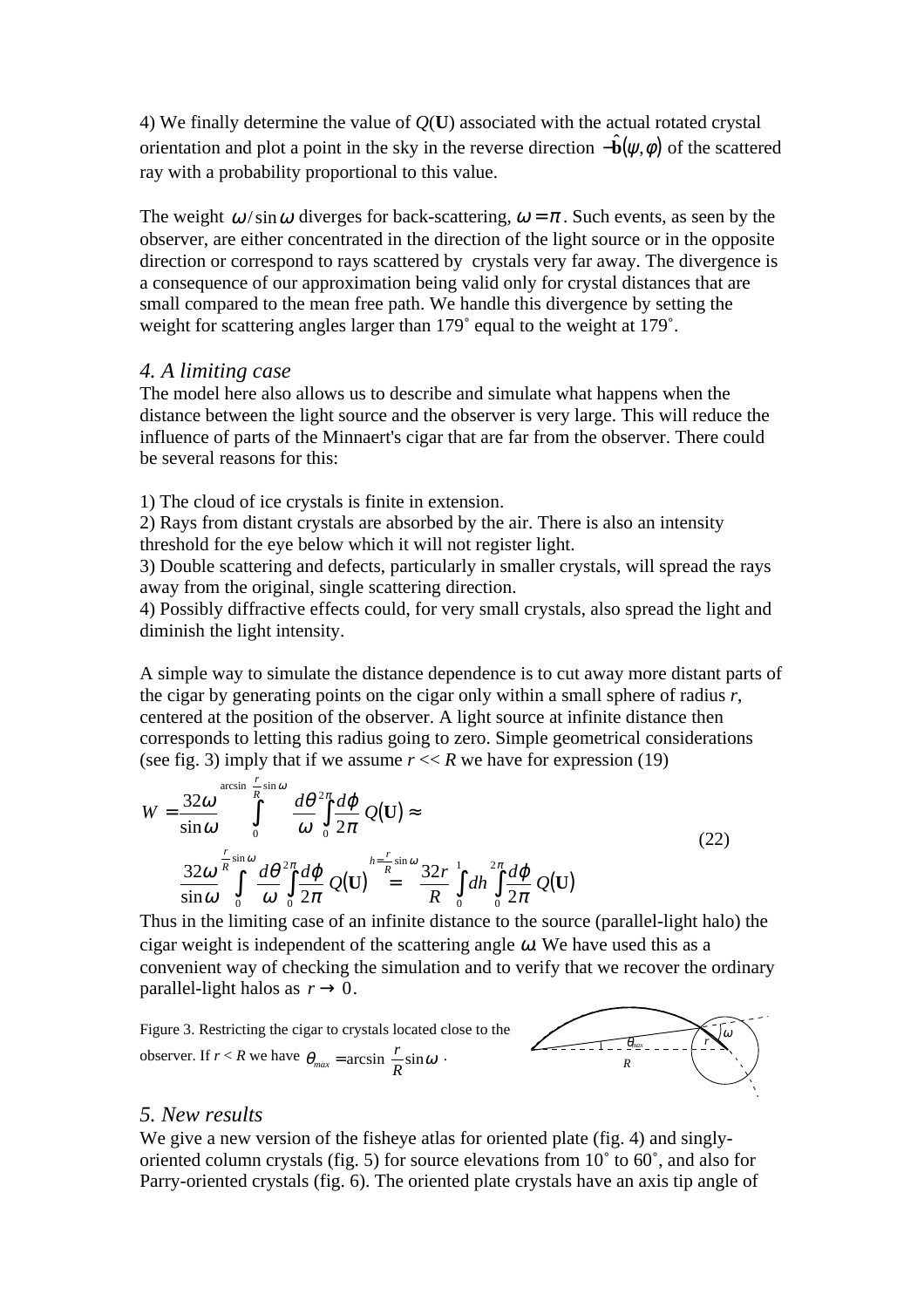1.0˚ from the vertical and a c/a ratio of 0.3. The column crystals have an axis tip angle of 0.5˚ from the horizontal and a c/a ratio of 2.0. For the Parry arcs we assumed that the normal of a side face of the crystal had a tip angle of 1.5˚ from the vertical and that the crystal had a c/a ratio of 2.0. The distribution in tip angle is a Gaussian distribution with zero mean and a standard deviation equal to the tip angle. The c/a ratio is defined conventionally as the ratio between the distance across a basal face of a crystal and the distance between the basal faces.



Figure 4. Atlas for oriented plate crystals.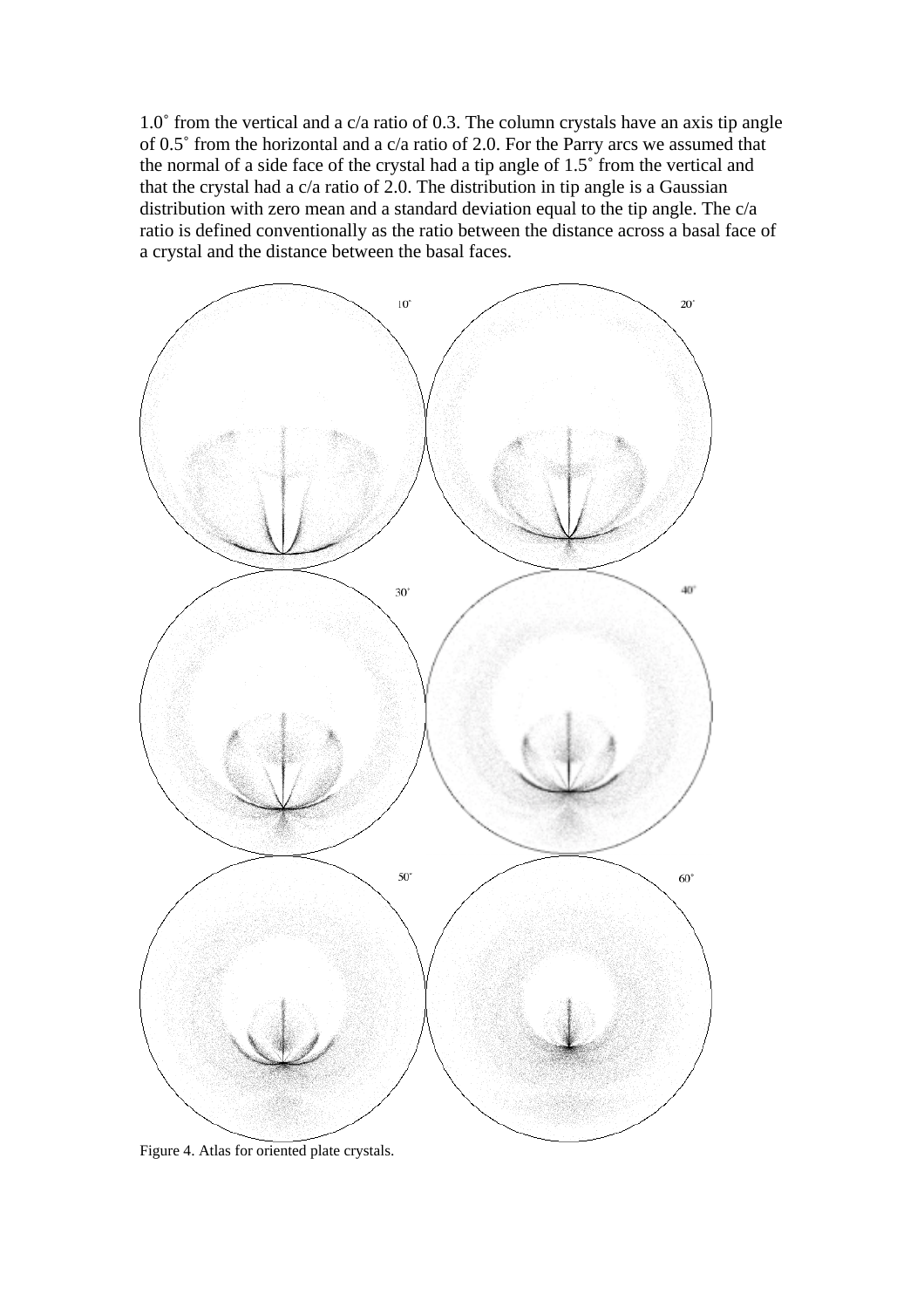

Figure 5. Atlas for singly-oriented column crystals.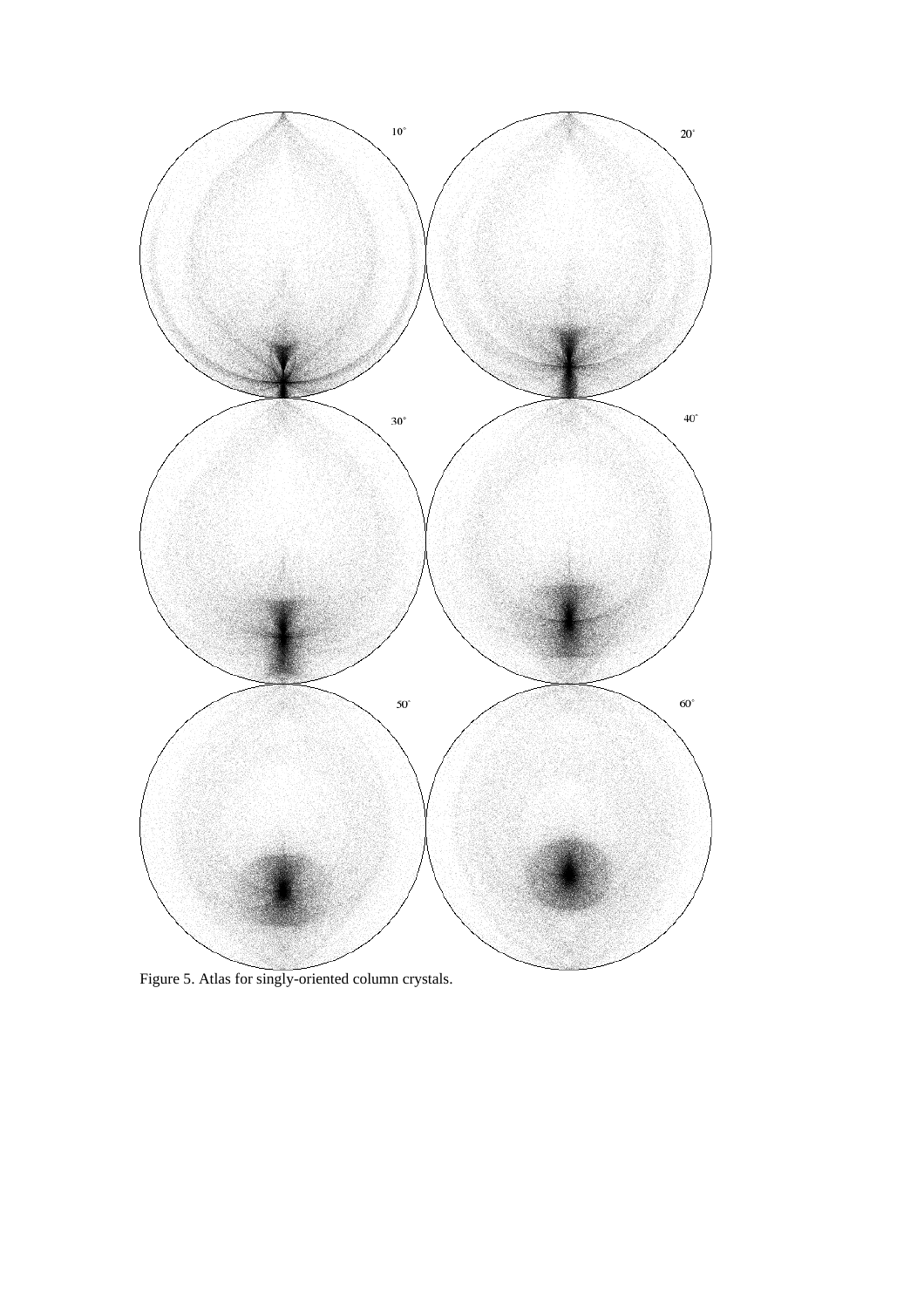

Figure 6. Atlas for Parry-oriented crystals.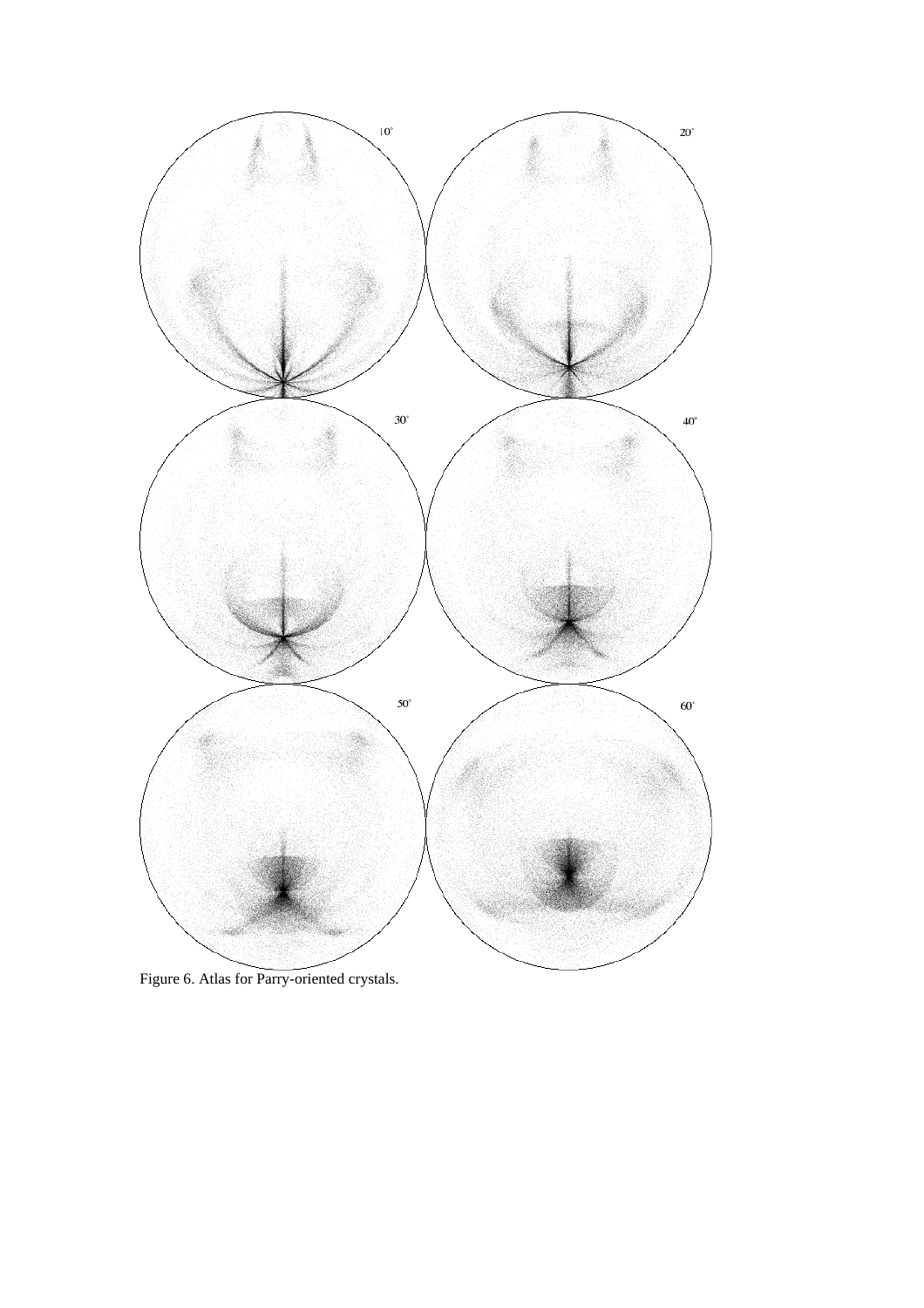# *6. Discussion*

The halos in the atlas formed by oriented plate crystals (fig. 4) are in shape and size similar to the corresponding halos given in our earlier simulations<sup>1</sup>. Strong, welldeveloped superparhelia stretch out obliquely and upwards from the source at lower elevations. There is also a weak parhelic circle. A bright, well-defined light pillar appears not only at lower light elevations but also at high elevations. A distinct part of the parhelic circle reveals the 22˚ parhelia streching horizontally inwards to the source. The faint arcs of the 120˚ parhelia can still be seen for higher source elevations in the new atlas, albeit weaker than before. The circumzenithal as well as the circumhorizontal arcs are less distinct in the new atlas but otherwise similar to their presentations given in the earier version of the atlas. New and very interesting features are the arcs and bright spots appearing between the parhelic circle and the superparhelia. These are due to crystals where the ray enters one of the side faces, makes an odd number of reflections in the end faces and exits through a side face as illustrated in fig. 7.



Figure 7. Path of reflected light within a crystal. Dots and crosses represent reflections in the upper and lower endfaces, respectively.

For a crystal with a vertical main axis this ray path will be horizontally equivalent to a reflexion in a vertical mirror and vertically the ray will be scattered back in the opposite direction. These features are located behind the light source as seen by the observer. This can be seen in fig. 8 where we have excluded rays from the souce in the backward hemisphere and these arcs then practically disappear. Note that features associated with crystals behind the light source are unique for divergent-light halos, and obviously they cannot be present in a solar halo.



Figure 8. Halo produced by oriented plate crystals for a light source elevation of 30˚, where the rays in the rear hemisphere of the light source (behind the lamp) has been blocked out.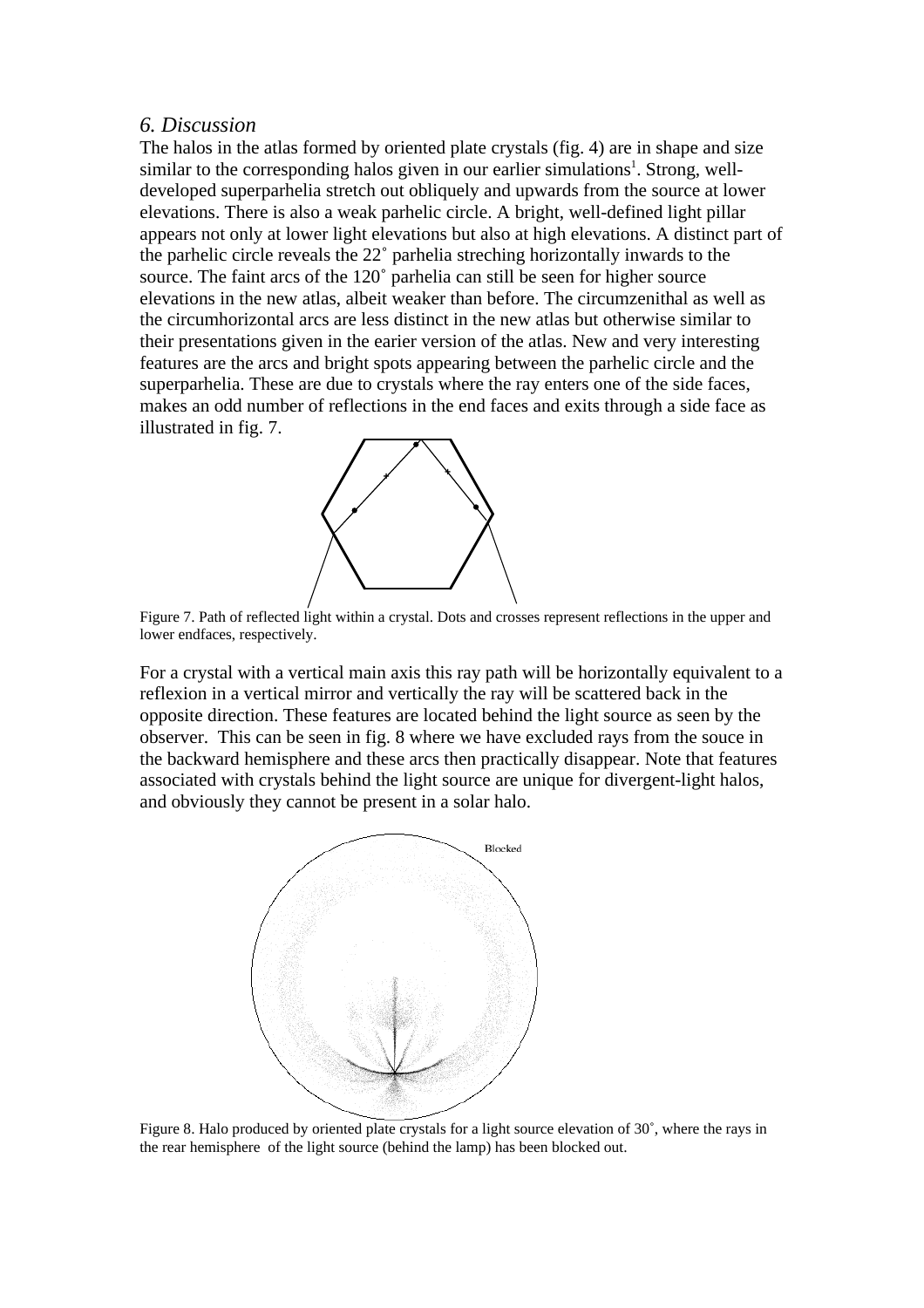The halos in the atlas formed by singly-oriented column crystals (fig. 5) also resemble corresponding halos in our earlier atlas, albeit more blurred than these. The upper and lower tangent arcs and their transformation at high source elevations into a circumscribed halo are still discernible. Halo arcs for this category of crystals, which were not so evident in the former atlas presentation, are a well-developed parhelic circle and, for lower source elevations, traces of superparhelia. A faint anthelion connected to a diffuse area is also discernible for lower elevations.

Halos formed by Parry-oriented crystals in divergent light (fig. 6), are also presented in the new atlas. They include theoretically expected but probably extremely rare halos. Due to the more restricted orientation of the crystals, the halo patterns have more in common with the parallel-light halo patterns. We can for example see traces of the antisolar arc and the heliac arc and, for higher source elevations, also the upper and lower suncave arcs.

# *7. Final remarks*

The statement in the final remarks of our earlier study<sup>1</sup>, namely, that the simulation model is very idealized, is still valid. Perfect hexagonal crystals homogeneously distributed in an unlimited space of air, and unobstructed light from a point-like light source are thus still assumed. In many cases in the field, the rays from the light-source (a street-lamp) are substantially restricted by a lamp-shade which, as we have seen, can alter the halo display substantially.

We hope that the improved algorithm for divergent-light halo simulation presented here will stimulate the studies of these nocturnal "close-to-the-eye" halos, but we also stress the need in field observations of including, wherever possible, photographic documentation of the phenomena and of specifying the degree of isotropy of the light source. A verification of the arcs behind the lamp produced by oriented plate crystals that are predicted by the simulations would also be of great interest.

A beta version of the algorithm unit is available at http://www.thep.lu.se/~larsg/ .

We are greatly indebted to Jarmo Moilanen for critical comments leading to this paper.

## *Appendix*

If we assume isotropic scattering in a cloud with a large but finite radius *r* of randomly oriented crystals, the total scattered power (observed or not) is

$$
P_{tot} = \frac{P n \sigma_0}{4\pi} \int \frac{d^3 \mathbf{a}}{a^2} = P n \sigma_0 r \tag{23}
$$

The mean free path is  $d = 1 / (n \sigma_0)$  which yields

$$
P_{tot}/P = r/d \tag{24}
$$

Clearly for our approximation assumptions to be valid, this ratio should be much less than 1, i.e.  $r \ll d$ .

It is also interesting to note that for isotropic scattering of randomly oriented crystals the halo distribution  $dZ/d^2 \hat{b}$  is very simple, given by